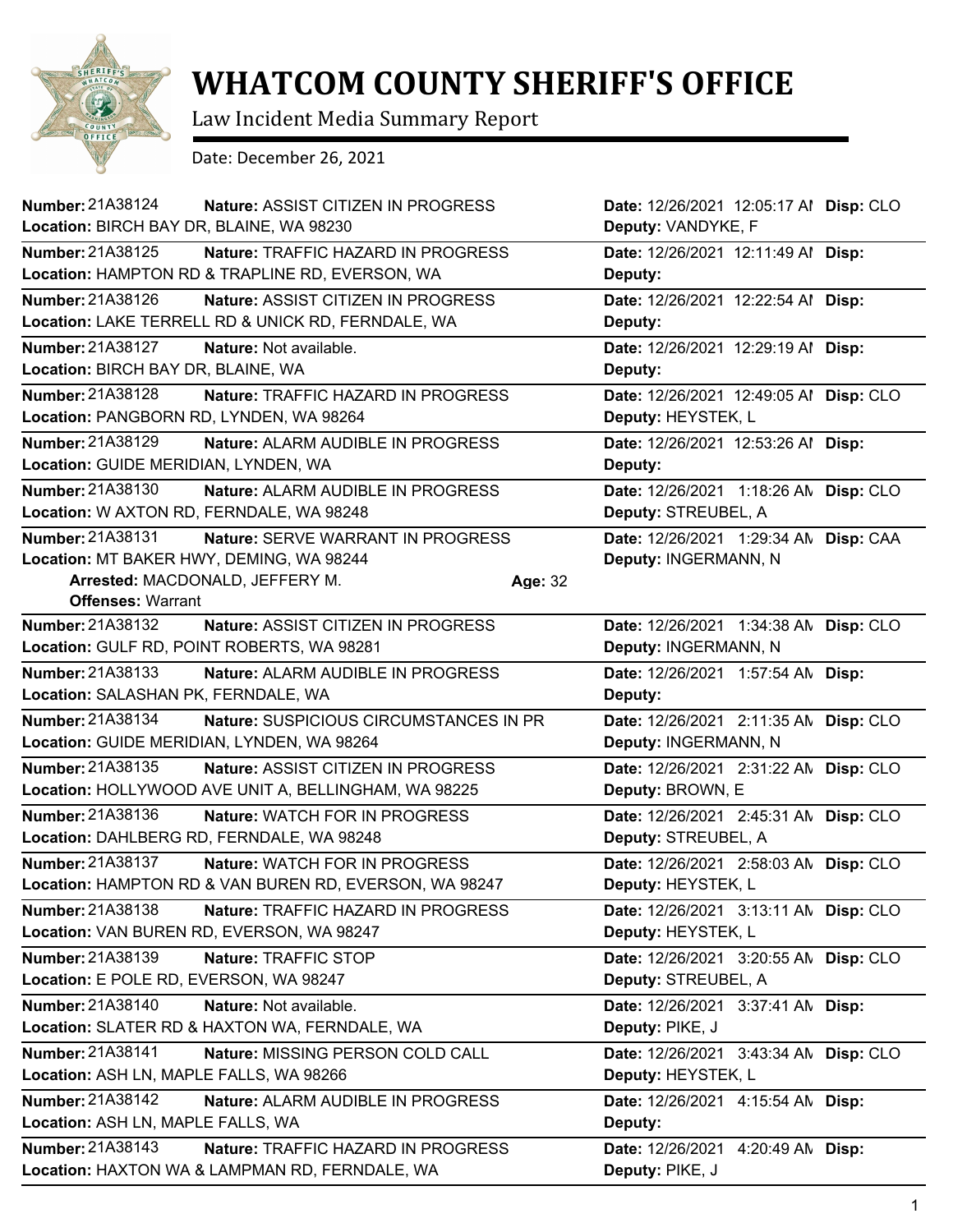| Number: 21A38144                        | Nature: ALARM AUDIBLE IN PROGRESS                        | Date: 12/26/2021 4:31:11 AN Disp:     |
|-----------------------------------------|----------------------------------------------------------|---------------------------------------|
| Location: SALASHAN PK, FERNDALE, WA     |                                                          | Deputy:                               |
| Number: 21A38145                        | Nature: ALARM AUDIBLE IN PROGRESS                        | Date: 12/26/2021 4:34:17 AN Disp: CLO |
|                                         | Location: BIRCH BAY LYNDEN RD, CUSTER, WA 98240          | Deputy: INGERMANN, N                  |
| Number: 21A38146                        | Nature: TRAFFIC HAZARD IN PROGRESS                       | Date: 12/26/2021 4:57:15 AN Disp: CLO |
|                                         | Location: VAN BUREN RD, EVERSON, WA 98247                | Deputy: HEYSTEK, L                    |
| <b>Number: 21A38147</b>                 | Nature: ASSIST AGENCY IN PROGRESS                        | Date: 12/26/2021 5:06:04 AN Disp:     |
| Location: DAHLBERG RD, FERNDALE, WA     |                                                          | Deputy: PIKE, J                       |
| Number: 21A38148                        | Nature: WATCH FOR IN PROGRESS                            | Date: 12/26/2021 5:15:13 AN Disp:     |
|                                         | Location: SILVER LAKE RD & MT BAKER HW, MAPLE FALLS, WA  | Deputy:                               |
| Number: 21A38149                        | Nature: TRAFFIC HAZARD IN PROGRESS                       | Date: 12/26/2021 5:25:29 AN Disp:     |
|                                         | Location: CHURCH RD & ALDERGROVE RD, FERNDALE, WA        | Deputy: PIKE, J                       |
| Number: 21A38150                        | Nature: ALARM AUDIBLE IN PROGRESS                        | Date: 12/26/2021 5:28:41 AN Disp:     |
| Location: ALPHA WA, BELLINGHAM, WA      |                                                          | Deputy:                               |
| Number: 21A38151                        | Nature: WATCH FOR IN PROGRESS                            | Date: 12/26/2021 5:42:39 AN Disp: CLO |
|                                         | Location: W SMITH RD & ALDRICH RD, BELLINGHAM, WA 98226  | Deputy: SLYTER, C                     |
| Number: 21A38152                        | <b>Nature: TRAFFIC HAZARD IN PROGRESS</b>                | Date: 12/26/2021 5:59:09 AN Disp:     |
| Location: NORTHWOOD RD, LYNDEN, WA      |                                                          | Deputy:                               |
| Number: 21A38153                        | Nature: ASSIST CITIZEN IN PROGRESS                       | Date: 12/26/2021 6:13:25 AN Disp: CLO |
| Location: W MAIN ST, EVERSON, WA 98247  |                                                          | Deputy: HENTZ, J                      |
| Number: 21A38154                        | Nature: WHATCOMM RECORD IN PROGRESS                      | Date: 12/26/2021 6:21:44 AN Disp:     |
| Location: MT BAKER HW, DEMING, WA       |                                                          | Deputy:                               |
| Number: 21A38155                        | <b>Nature: ASSIST AGENCY IN PROGRESS</b>                 | Date: 12/26/2021 6:25:18 AN Disp:     |
|                                         | Location: HILLVIEW RD & REESE HILL RD, SUMAS, WA         | Deputy:                               |
|                                         |                                                          |                                       |
| Number: 21A38156                        | Nature: ALARM AUDIBLE IN PROGRESS                        | Date: 12/26/2021 6:37:41 AM Disp:     |
| Location: ALPHA WA, BELLINGHAM, WA      |                                                          | Deputy:                               |
| Number: 21A38157                        | Nature: TRAFFIC HAZARD IN PROGRESS                       | Date: 12/26/2021 6:36:44 AN Disp:     |
|                                         | Location: NORTHWOOD RD & HALVERSTICK RD, LYNDEN, WA      | Deputy:                               |
| Number: 21A38158                        | Nature: ALARM AUDIBLE IN PROGRESS                        | Date: 12/26/2021 6:44:31 AN Disp:     |
| Location: SALASHAN PK, FERNDALE, WA     |                                                          | Deputy:                               |
| Number: 21A38159                        | Nature: TRAFFIC HAZARD IN PROGRESS                       | Date: 12/26/2021 6:45:59 AN Disp: CLO |
|                                         | Location: NORTHWEST DR & SLATER RD, BELLINGHAM, WA 98226 | Deputy: SLYTER, C                     |
| Number: 21A38160                        | Nature: MVA BLOCKING IN PROGRESS                         | Date: 12/26/2021 6:46:19 AN Disp: CLO |
|                                         | Location: NORTH STAR RD & BROWN RD, FERNDALE, WA 98248   | Deputy: DEZEEUW, T                    |
| Number: 21A38161                        | Nature: TRAFFIC HAZARD IN PROGRESS                       | Date: 12/26/2021 6:56:12 AN Disp:     |
| Location: HAMPTON RD, EVERSON, WA       |                                                          | Deputy:                               |
| Number: 21A38162                        | Nature: NEIGHBORHOOD DISPUTE COLD CALL                   | Date: 12/26/2021 7:13:49 AN Disp: CLO |
| Location: DEMING RD, DEMING, WA 98244   |                                                          | Deputy: SLYTER, C                     |
| Number: 21A38163                        | Nature: JUVENILE PROBLEM IN PROGRESS                     | Date: 12/26/2021 7:22:11 AN Disp: CLO |
|                                         | Location: BLUEBELL CT, MAPLE FALLS, WA 98266             | Deputy: MELLEMA, S                    |
| Number: 21A38164                        | Nature: TRAFFIC HAZARD IN PROGRESS                       | Date: 12/26/2021 7:45:43 AN Disp: CLO |
| Location: SLATER RD, FERNDALE, WA 98248 |                                                          | Deputy: SLYTER, C                     |
| Number: 21A38165                        | Nature: TRAFFIC HAZARD IN PROGRESS                       | Date: 12/26/2021 7:55:00 AM Disp:     |
| Location: CENTRAL RD, EVERSON, WA       |                                                          | Deputy:                               |
| Number: 21A38166                        | Nature: Not available.                                   | Date: 12/26/2021 7:57:14 AN Disp:     |
|                                         | Location: NORTH STAR RD & GRANDVIEW RD, FERNDALE, WA     | Deputy:                               |
| Number: 21A38167                        | Nature: REFER TO OTHER AGENCY IN PROGR                   | Date: 12/26/2021 7:58:45 AN Disp:     |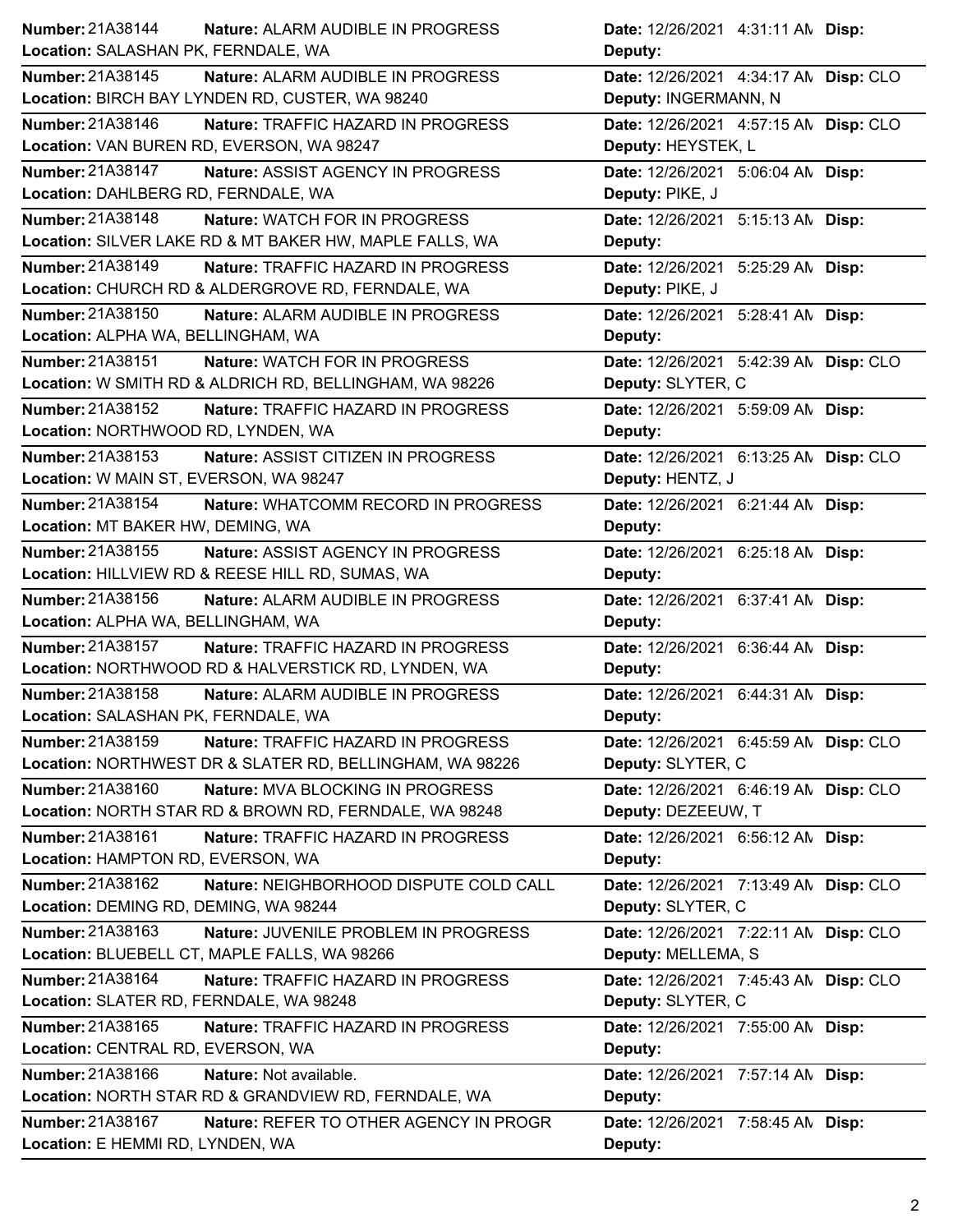| Number: 21A38168<br>Nature: TRAFFIC HAZARD IN PROGRESS                | Date: 12/26/2021 8:28:40 AN Disp: CLO                        |
|-----------------------------------------------------------------------|--------------------------------------------------------------|
| Location: MAIN ST & LABOUNTY DR, FERNDALE, WA 98248                   | Deputy: SLYTER, C                                            |
| <b>Number: 21A38169</b><br><b>Nature: WHATCOMM RECORD IN PROGRESS</b> | Date: 12/26/2021 8:36:24 AN Disp:                            |
| Location: SLATER RD & NORTHWEST DR, BELLINGHAM, WA                    | Deputy:                                                      |
| Number: 21A38170<br>Nature: REFER TO OTHER AGENCY IN PROGR            | Date: 12/26/2021 9:03:46 AN Disp:                            |
| Location: ALDRICH RD & KLINE RD, BELLINGHAM, WA                       | Deputy:                                                      |
| <b>Number: 21A38171</b><br>Nature: ASSIST CITIZEN IN PROGRESS         | Date: 12/26/2021 8:59:42 AN Disp:                            |
| Location: AZURE WA, MAPLE FALLS, WA                                   | Deputy: LARSONCOOLEY, B                                      |
| Number: 21A38172<br>Nature: WATCH FOR IN PROGRESS                     | Date: 12/26/2021 9:00:10 AN Disp:                            |
| Location: BELLWOOD DR, MAPLE FALLS, WA                                | Deputy:                                                      |
| Number: 21A38173<br>Nature: ALARM AUDIBLE IN PROGRESS                 | Date: 12/26/2021 9:27:57 AN Disp:                            |
| Location: AIRPORT DR, BELLINGHAM, WA                                  | Deputy:                                                      |
| Number: 21A38174<br><b>Nature: DEATH INVESTIGATION IN PROGRES</b>     | Date: 12/26/2021 9:52:31 AN Disp: CLO                        |
| Location: BELLWOOD DR, MAPLE FALLS, WA 98266                          | Deputy: MELLEMA, S                                           |
| Number: 21A38176<br>Nature: MVA BLOCKING IN PROGRESS                  | Date: 12/26/2021 10:18:12 Al Disp: CLO                       |
| Location: W SMITH RD & ALDRICH RD, BELLINGHAM, WA 98226               | Deputy: SLYTER, C                                            |
| <b>Number: 21A38177</b><br>Nature: ASSIST CITIZEN IN PROGRESS         | Date: 12/26/2021 10:28:40 Al Disp: CLO                       |
| Location: COVE RD, BELLINGHAM, WA 98229                               | Deputy: DEZEEUW, T                                           |
| Number: 21A38179<br>Nature: ALARM AUDIBLE IN PROGRESS                 | Date: 12/26/2021 10:56:29 Al Disp:                           |
| Location: GUIDE MERIDIAN, BELLINGHAM, WA                              | Deputy: LARSONCOOLEY, B                                      |
| <b>Number: 21A38180</b><br>Nature: MVA NON BLKING/NON INJURY IN P     | Date: 12/26/2021 10:55:51 Al Disp: CLO                       |
| Location: SLATER RD, FERNDALE, WA 98248                               | Deputy: SLYTER, C                                            |
| Number: 21A38181<br>Nature: TRAFFIC HAZARD IN PROGRESS                | Date: 12/26/2021 11:26:27 Al Disp:                           |
| Location: NORTHSHORE RD, BELLINGHAM, WA                               | Deputy: HENTZ, J                                             |
| Number: 21A38183<br>Nature: ALARM AUDIBLE IN PROGRESS                 | Date: 12/26/2021 11:51:35 Al Disp:                           |
|                                                                       |                                                              |
| Location: AIRPORT DR, BELLINGHAM, WA                                  | Deputy:                                                      |
| Number: 21A38184<br>Nature: WHATCOMM RECORD IN PROGRESS               | Date: 12/26/2021 12:14:38 PI Disp:                           |
| Location: LAKE LOUISE RD, BELLINGHAM, WA                              | Deputy:                                                      |
| Number: 21A38185<br>Nature: ALARM AUDIBLE IN PROGRESS                 | Date: 12/26/2021 12:19:53 PI Disp:                           |
| Location: AIRPORT DR, BELLINGHAM, WA                                  | Deputy:                                                      |
| Number: 21A38186<br>Nature: CUSTODIAL INTERFERENCE IN PROG            | Date: 12/26/2021 12:21:11 PI Disp: CLO                       |
| Location: MARINE DR, BELLINGHAM, WA 98225                             | Deputy: DEZEEUW, T                                           |
| Number: 21A38187<br>Nature: SUICIDAL SUBJECT IN PROGRESS              |                                                              |
| Location: BRENT LN, LYNDEN, WA 98264                                  | Date: 12/26/2021 12:21:45 PI Disp: CLO<br>Deputy: SLYTER, C  |
| Number: 21A38188<br>Nature: CUSTODIAL INTERFERENCE COLD CA            | Date: 12/26/2021 12:31:19 PI Disp:                           |
| Location: MARINE DR, BELLINGHAM, WA                                   | Deputy:                                                      |
| Number: 21A38189<br>Nature: MVA BLOCKING IN PROGRESS                  |                                                              |
| Location: VISTA DR, FERNDALE, WA 98248                                | Date: 12/26/2021 12:32:20 PI Disp: CLO<br>Deputy: DEZEEUW, T |
| Number: 21A38190<br>Nature: REQUEST FOR LAW ENFORCEMENT               | Date: 12/26/2021 1:00:44 PM Disp:                            |
| Location: AUSTIN ST & CABLE ST, BELLINGHAM, WA                        | Deputy:                                                      |
| Number: 21A38191<br>Nature: REFER TO OTHER AGENCY IN PROGR            | Date: 12/26/2021 1:01:30 PM Disp:                            |
| Location: HOLLY LN, MAPLE FALLS, WA                                   | Deputy:                                                      |
| Number: 21A38192<br>Nature: DOMESTIC PHYSICAL IN PROGRESS             | Date: 12/26/2021 1:12:30 PN Disp: CLO                        |
| Location: PACIFIC HWY, BELLINGHAM, WA 98226                           | Deputy: SLYTER, C                                            |
| <b>Number: 21A38193</b><br>Nature: BURGLARY COLD CALL                 | Date: 12/26/2021 1:47:22 PN Disp: CLO                        |
| Location: SLATER RD, FERNDALE, WA 98248                               | Deputy: SLYTER, C                                            |
| Number: 21A38194<br>Nature: ALARM AUDIBLE IN PROGRESS                 | Date: 12/26/2021 1:59:02 PM Disp:                            |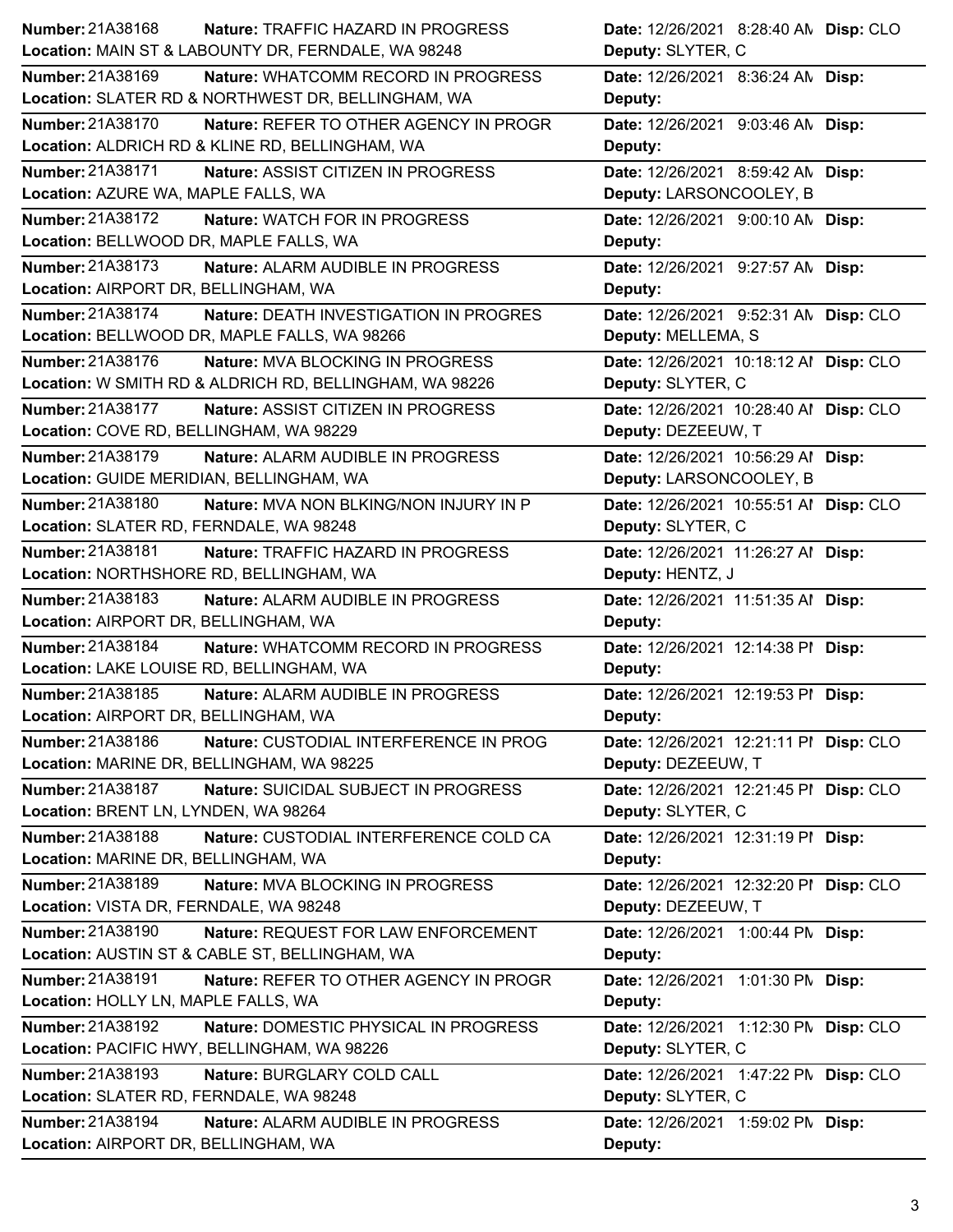| Number: 21A38196                       | Nature: ASSIST CITIZEN IN PROGRESS                             | Date: 12/26/2021 2:09:12 PM Disp:     |
|----------------------------------------|----------------------------------------------------------------|---------------------------------------|
| Location: HILLSIDE PL, BELLINGHAM, WA  |                                                                | Deputy: HENTZ, J                      |
| <b>Number: 21A38197</b>                | Nature: TRAFFIC HAZARD IN PROGRESS                             | Date: 12/26/2021 2:18:20 PN Disp: CLO |
|                                        | Location: NORTHWEST DR & SLATER RD, BELLINGHAM, WA 98226       | Deputy: SLYTER, C                     |
| <b>Number: 21A38198</b>                | Nature: ALARM AUDIBLE IN PROGRESS                              | Date: 12/26/2021 2:20:25 PM Disp:     |
| Location: HARVEST WA, BELLINGHAM, WA   |                                                                | Deputy:                               |
| <b>Number: 21A38199</b>                | Nature: TRAFFIC HAZARD IN PROGRESS                             | Date: 12/26/2021 2:27:56 PM Disp:     |
|                                        | Location: IMHOF RD & ULRICH RD, FERNDALE, WA                   | Deputy:                               |
| Number: 21A38200                       | Nature: ASSIST CITIZEN IN PROGRESS                             | Date: 12/26/2021 2:43:59 PM Disp:     |
| Location: SAMISH WA, BELLINGHAM, WA    |                                                                | Deputy: HENTZ, J                      |
| Number: 21A38201                       | Nature: JUVENILE PROBLEM IN PROGRESS                           | Date: 12/26/2021 2:46:17 PN Disp: CLO |
| Location: ELDER RD, FERNDALE, WA 98248 |                                                                | Deputy: SLYTER, C                     |
| Number: 21A38202                       | Nature: TRAFFIC HAZARD IN PROGRESS                             | Date: 12/26/2021 2:54:44 PM Disp:     |
| Location: H STREET RD, LYNDEN, WA      |                                                                | Deputy:                               |
| Number: 21A38203                       | Nature: ASSIST CITIZEN IN PROGRESS                             | Date: 12/26/2021 2:58:41 PM Disp: CLO |
|                                        | Location: MOSQUITO LAKE RD, DEMING, WA 98244                   | Deputy: JAMES, J                      |
| <b>Number: 21A38204</b>                | Nature: HAZARD IN PROGRESS                                     | Date: 12/26/2021 3:01:08 PM Disp:     |
|                                        | Location: CHUCKANUT DR & CHUCKANUT POINT RD, BELLINGHAM, WA    | Deputy:                               |
| Number: 21A38205                       | Nature: MVA NON BLKING/NON INJURY IN P                         | Date: 12/26/2021 3:04:40 PN Disp: CLO |
|                                        | Location: PACIFIC HWY, BELLINGHAM, WA 98226                    | Deputy: VANDYKE, F                    |
| Number: 21A38206                       | Nature: TRAFFIC HAZARD IN PROGRESS                             | Date: 12/26/2021 3:21:28 PM Disp: CLO |
|                                        | Location: E HEMMI RD & EVERSON GOSHEN RD, BELLINGHAM, WA 98226 | Deputy: SHELTON, D                    |
| Number: 21A38207                       | Nature: TRAFFIC HAZARD IN PROGRESS                             | Date: 12/26/2021 3:41:02 PM Disp:     |
|                                        | Location: SOUTH BAY DR, SEDRO WOOLLEY, WA                      | Deputy:                               |
| <b>Number: 21A38208</b>                | <b>Nature: MVA NON BLKING/NON INJURY IN P</b>                  | Date: 12/26/2021 4:20:40 PM Disp: CLO |
|                                        | Location: SLATER RD & ELDER RD, FERNDALE, WA 98248             | Deputy: VANDYKE, F                    |
| <b>Number: 21A38209</b>                | Nature: REFER TO WSP IN PROGRESS                               | Date: 12/26/2021 4:24:35 PM Disp:     |
| Location: E POLE RD, EVERSON, WA       |                                                                | Deputy:                               |
| Number: 21A38210                       | Nature: MVA NON BLKING/NON INJURY IN P                         | Date: 12/26/2021 4:27:14 PM Disp:     |
|                                        | Location: SLATER RD & ELDER RD, FERNDALE, WA                   | Deputy:                               |
| Number: 21A38211                       | Nature: WATCH FOR IN PROGRESS                                  | Date: 12/26/2021 4:29:07 PM Disp:     |
|                                        | Location: MISSION RD & POLE RD, EVERSON, WA                    | Deputy:                               |
| Number: 21A38212                       | Nature: WELFARE CHECK IN PROGRESS                              | Date: 12/26/2021 4:36:14 PM Disp:     |
| Location: TYEE DR, POINT ROBERTS, WA   |                                                                | Deputy: LEACH, T                      |
| Number: 21A38213                       | Nature: TRAFFIC HAZARD IN PROGRESS                             | Date: 12/26/2021 4:49:16 PM Disp:     |
|                                        | Location: ALDRICH RD & GILLIAM DR, BELLINGHAM, WA              | Deputy:                               |
| Number: 21A38214                       | Nature: TRAFFIC HAZARD IN PROGRESS                             | Date: 12/26/2021 4:53:48 PM Disp:     |
|                                        | Location: IMHOF RD & ULRICH RD, FERNDALE, WA                   | Deputy:                               |
| Number: 21A38215                       | Nature: TRAFFIC HAZARD IN PROGRESS                             | Date: 12/26/2021 5:14:49 PM Disp:     |
|                                        | Location: CENTRAL RD & HANNEGAN RD, LYNDEN, WA                 | Deputy:                               |
| Number: 21A38216                       | <b>Nature: TRAFFIC HAZARD IN PROGRESS</b>                      | Date: 12/26/2021 5:26:51 PM Disp:     |
|                                        | Location: TEN MILE RD & HANNEGAN RD, EVERSON, WA               | Deputy:                               |
| Number: 21A38217                       | Nature: WELFARE CHECK IN PROGRESS                              | Date: 12/26/2021 5:37:30 PM Disp:     |
| Location: MT BAKER HW, BELLINGHAM, WA  |                                                                | Deputy:                               |
| Number: 21A38218                       | Nature: TRESPASS IN PROGRESS                                   | Date: 12/26/2021 5:54:28 PM Disp: CLO |
|                                        | Location: GOLDEN VALLEY BLVD, MAPLE FALLS, WA 98266            | Deputy: SHELTON, D                    |
|                                        |                                                                |                                       |
| Number: 21A38219                       | Nature: DOMESTIC VERBAL IN PROGRESS                            | Date: 12/26/2021 6:01:31 PM Disp: CLO |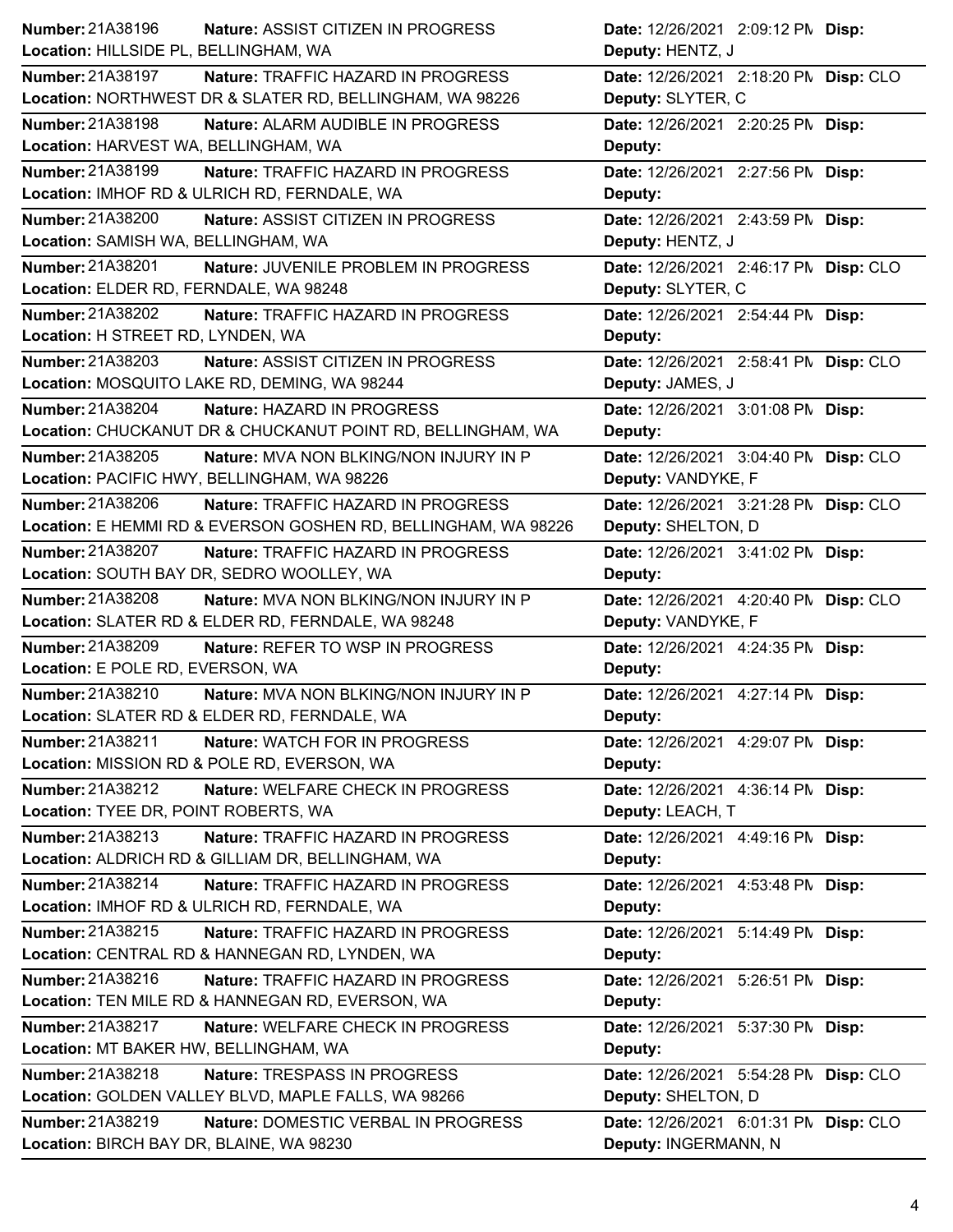| Number: 21A38220<br><b>Nature: TRAFFIC HAZARD IN PROGRESS</b>            | Date: 12/26/2021 6:15:57 PM Disp:     |
|--------------------------------------------------------------------------|---------------------------------------|
| Location: IMHOF RD & ULRICH RD, FERNDALE, WA                             | Deputy:                               |
| <b>Number: 21A38221</b><br>Nature: HAZARD IN PROGRESS                    | Date: 12/26/2021 6:28:35 PM Disp:     |
| Location: SUMMERLAND RD, BELLINGHAM, WA                                  | Deputy:                               |
| Number: 21A38222<br><b>Nature: MVA NON BLKING/NON INJURY IN P</b>        | Date: 12/26/2021 6:39:07 PM Disp: CLO |
| Location: MOUNTAIN VIEW RD & OLSON RD, FERNDALE, WA 98248                | Deputy: VANDYKE, F                    |
| <b>Number: 21A38223</b><br><b>Nature: WATCH FOR IN PROGRESS</b>          | Date: 12/26/2021 6:44:07 PM Disp:     |
| Location: GOODWIN RD & MASSEY RD, EVERSON, WA                            | Deputy:                               |
| <b>Number: 21A38224</b><br><b>Nature: MVA NON BLKING/NON INJURY IN P</b> | Date: 12/26/2021 6:43:15 PM Disp:     |
| Location: MOUNTAIN VIEW RD & OLSON RD, FERNDALE, WA                      | Deputy:                               |
| Number: 21A38225<br>Nature: WELFARE CHECK IN PROGRESS                    | Date: 12/26/2021 6:49:02 PN Disp: CLO |
| Location: RED VALLEY LN, MAPLE FALLS, WA 98266                           | Deputy: SHELTON, D                    |
| Number: 21A38226<br>Nature: TRAFFIC HAZARD IN PROGRESS                   | Date: 12/26/2021 6:52:41 PM Disp:     |
| Location: CHURCH RD & ALDERGROVE RD, FERNDALE, WA                        | Deputy:                               |
| Number: 21A38227<br>Nature: DEATH INVESTIGATION IN PROGRES               | Date: 12/26/2021 7:06:21 PM Disp: CLO |
| Location: BAY RD SPC B113, BLAINE, WA 98230                              | Deputy: INGERMANN, N                  |
| Number: 21A38228<br>Nature: TRAFFIC HAZARD IN PROGRESS                   | Date: 12/26/2021 7:12:51 PM Disp:     |
| Location: HANNEGAN RD, LYNDEN, WA                                        | Deputy:                               |
| Number: 21A38229<br>Nature: TRAFFIC HAZARD IN PROGRESS                   | Date: 12/26/2021 7:15:38 PM Disp: CLO |
| Location: NOOKSACK RD & E BADGER RD, EVERSON, WA 98247                   | Deputy: SHELTON, D                    |
| <b>Number: 21A38230</b><br>Nature: TRAFFIC HAZARD IN PROGRESS            | Date: 12/26/2021 7:17:47 PM Disp:     |
| Location: HANNEGAN RD & VAN DYK RD, LYNDEN, WA                           | Deputy:                               |
| Number: 21A38231<br>Nature: REFER TO WSP IN PROGRESS                     | Date: 12/26/2021 7:17:09 PM Disp:     |
| Location: NB I5 AT & MP 24, SEDRO WOOLLEY, WA                            | Deputy:                               |
|                                                                          | Date: 12/26/2021 7:35:13 PM Disp:     |
| Number: 21A38232<br>Nature: TRAFFIC HAZARD IN PROGRESS                   |                                       |
| Location: E POLE RD, EVERSON, WA                                         | Deputy:                               |
| Number: 21A38233<br>Nature: SENILE SUBJECT COLD CALL                     | Date: 12/26/2021 7:38:48 PN Disp: CLO |
| Location: IVERSON LN, CUSTER, WA 98240                                   | Deputy: SHELTON, D                    |
| Number: 21A38234<br>Nature: TRAFFIC HAZARD IN PROGRESS                   | Date: 12/26/2021 7:43:46 PM Disp:     |
| Location: TORCH PL & WILLEYS LAKE RD, FERNDALE, WA                       | Deputy:                               |
| Number: 21A38235<br>Nature: TRAFFIC HAZARD IN PROGRESS                   | Date: 12/26/2021 8:19:38 PM Disp:     |
| Location: CABRANT RD, EVERSON, WA                                        | Deputy:                               |
| Number: 21A38236<br>Nature: TRAFFIC HAZARD IN PROGRESS                   | Date: 12/26/2021 8:19:31 PN Disp: CLO |
| Location: CABLE ST & LAKEWOOD LN, BELLINGHAM, WA 98229                   | Deputy: JAMES, J                      |
| Number: 21A38237<br>Nature: TROUBLE W/SUBJECT IN PROGRESS                | Date: 12/26/2021 8:33:52 PN Disp: CLO |
| Location: SANTA FE TRL, MAPLE FALLS, WA 98266                            | Deputy: SHELTON, D                    |
| Number: 21A38238<br>Nature: HARASSMENT COLD CALL                         | Date: 12/26/2021 8:44:11 PM Disp:     |
| Location: EDWARDS DR, POINT ROBERTS, WA                                  | Deputy: PIKE, J                       |
| Number: 21A38239<br>Nature: WELFARE CHECK IN PROGRESS                    | Date: 12/26/2021 8:44:19 PN Disp: CLO |
| Location: MT BAKER HWY, DEMING, WA 98244                                 | Deputy: JAMES, J                      |
| Number: 21A38240<br>Nature: ALARM AUDIBLE IN PROGRESS                    | Date: 12/26/2021 9:00:20 PM Disp:     |
| Location: MERIDIAN ST, BELLINGHAM, WA                                    | Deputy: SHELTON, D                    |
| Number: 21A38241<br>Nature: WATCH FOR IN PROGRESS                        | Date: 12/26/2021 9:03:53 PM Disp:     |
| Location: VAN WYCK RD & NOON RD, BELLINGHAM, WA                          | Deputy:                               |
| Number: 21A38244<br>Nature: TRAFFIC HAZARD IN PROGRESS                   | Date: 12/26/2021 9:31:20 PM Disp:     |
| Location: CABRANT RD & GOODWIN RD, EVERSON, WA                           | Deputy:                               |
| Number: 21A38245<br>Nature: WELFARE CHECK IN PROGRESS                    | Date: 12/26/2021 9:54:39 PM Disp:     |